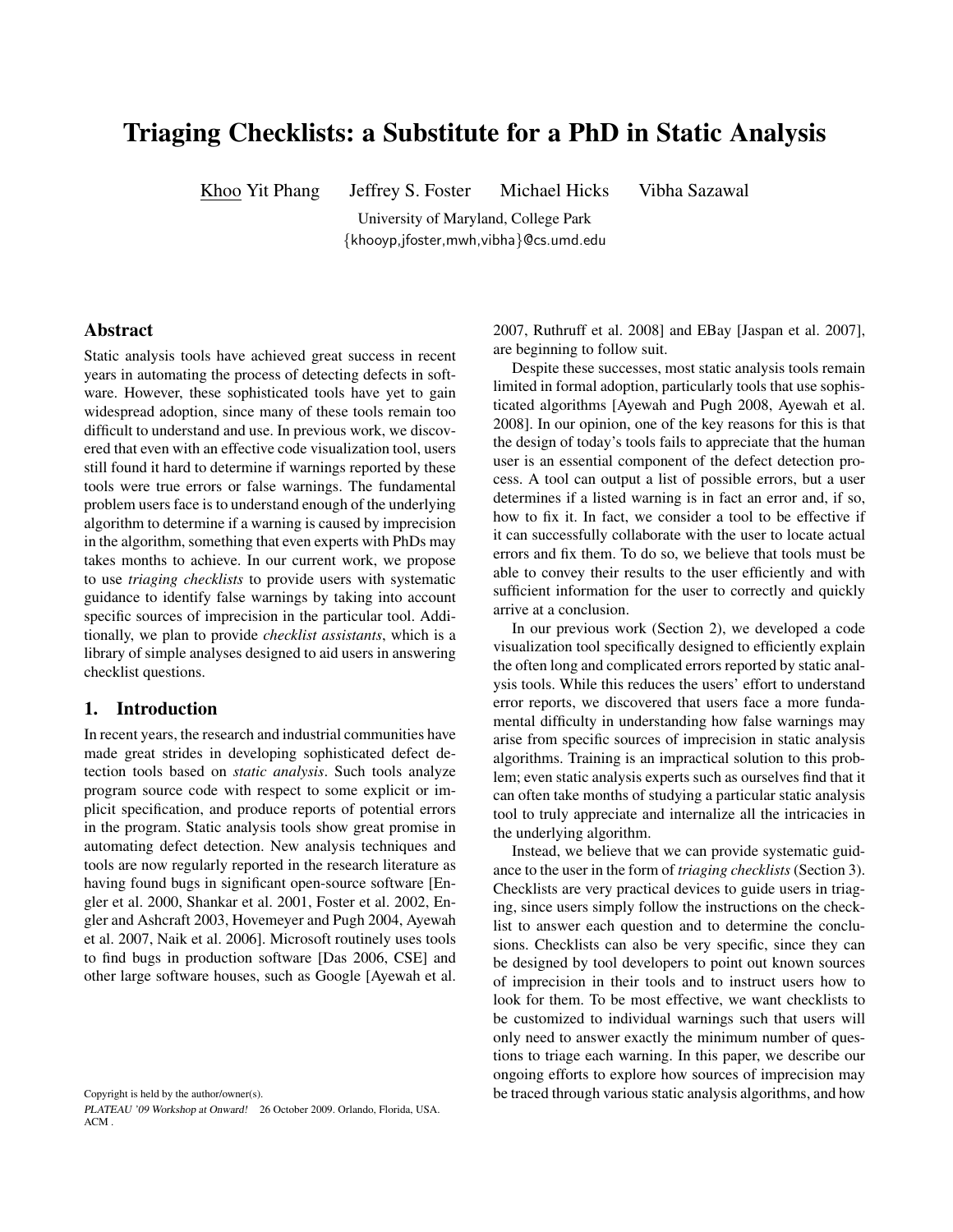

Figure 1: Path Projection (top) and a close-up which shows (1) function call inlining, (2) code folding, and (3) multiple keyword searches.

to construct clear, easy-to-understand checklists with this information.

# 2. Previous Work: Visualizing Program Paths with *Path Projection*

In previous work, we developed *Path Projection*, a general user interface toolkit for visualizing and navigating *program paths* [Khoo et al. 2008a]. Program paths are lists of program statements, and are used by many static analysis tools to report potential errors. For example, CQual [Greenfieldboyce and Foster 2004] and MrSpidey [Flanagan et al. 1996] report paths corresponding to data flow; BLAST [Beyer et al. 2004] and SDV [Ball and Rajamani 2002] provide counterexample traces; Code Sonar [GrammaTech, Inc. 2007] provides a failing path with pre- and post-conditions; and Fortify SCA [Fortify Software Inc. 2007] provides control flow paths that could induce a failure.

However, manually tracing program paths to understand a warning is a tedious task: the user has to jump between different functions in different files and sift through many lines of source code, while trying to work out how relevant

statements along the path may or may not lead to the error. Most source code editors are inefficient for this task as they are designed to view one section of a file at a time, whereas a program path may span multiple functions across several files. Many editors provide hyperlinks for users to quickly navigate between different sections of the path, but even with hyperlinks, there is still a significant cognitive burden on the user to remember fragments of code for each path section, or alternatively, to manually arrange multiple editor windows to see all of the path at once.

With these issues in mind, we designed Path Projection explicitly for visualizing program paths in a way that helps users see the entire path at once. Path Projection uses two main techniques—*function call inlining* and *code folding* to "project" the source code onto the error path. An example is shown in Figure 1. In the shown path, main calls resume get, and the body of resume get is inlined directly below the call site  $(1)$ . Then resume get calls http get (via pthread create ), so the latter's body is inlined, and so on. Inlining ensures the code is visually arranged in path order, which removes the need to jump around the program to trace a path. Code folding is used to hide away irrelevant code, indicated by discontinuous line numbers, so that the user is initially shown as much of the path as will fit in one screen (2). We show only lines that are implicated in the error report, and the function names or conditional guards of enclosing lexical blocks (including matching braces). The highlighted keywords pthread create , pthread mutex lock, etc. would normally be folded, but are here revealed through multiple keyword searches (3).

We evaluated Path Projection's utility with a controlled experiment in which users triaged reports produced by Locksmith [Pratikakis et al. 2006], a static data race detection tool for C. Locksmith reports data races by listing the call stacks that access the shared variable for each conflicting thread, so, we use Path Projection to visualize the call stacks side-by-side. We measured users' completion time and accuracy in triaging Locksmith reports, comparing Path Projection to a "standard" viewer that we designed to include the textual error report along with commonly used IDE features. We found that Path Projection improved the time it takes to triage a bug by roughly one minute, an 18% improvement, and that accuracy remained the same. Moreover, participants reported they preferred Path Projection over the standard viewer. Users spent little time looking at the error report in the Path Projection interface, which suggests that Path Projection succeeds in making paths easy to see and understand in the source code view.

# 3. Current Work: Checklists for Triaging Static Analysis

We find from our experiments that, although a good visualization such as Path Projection reduces the effort to triage the result of static analysis tools, many users still find the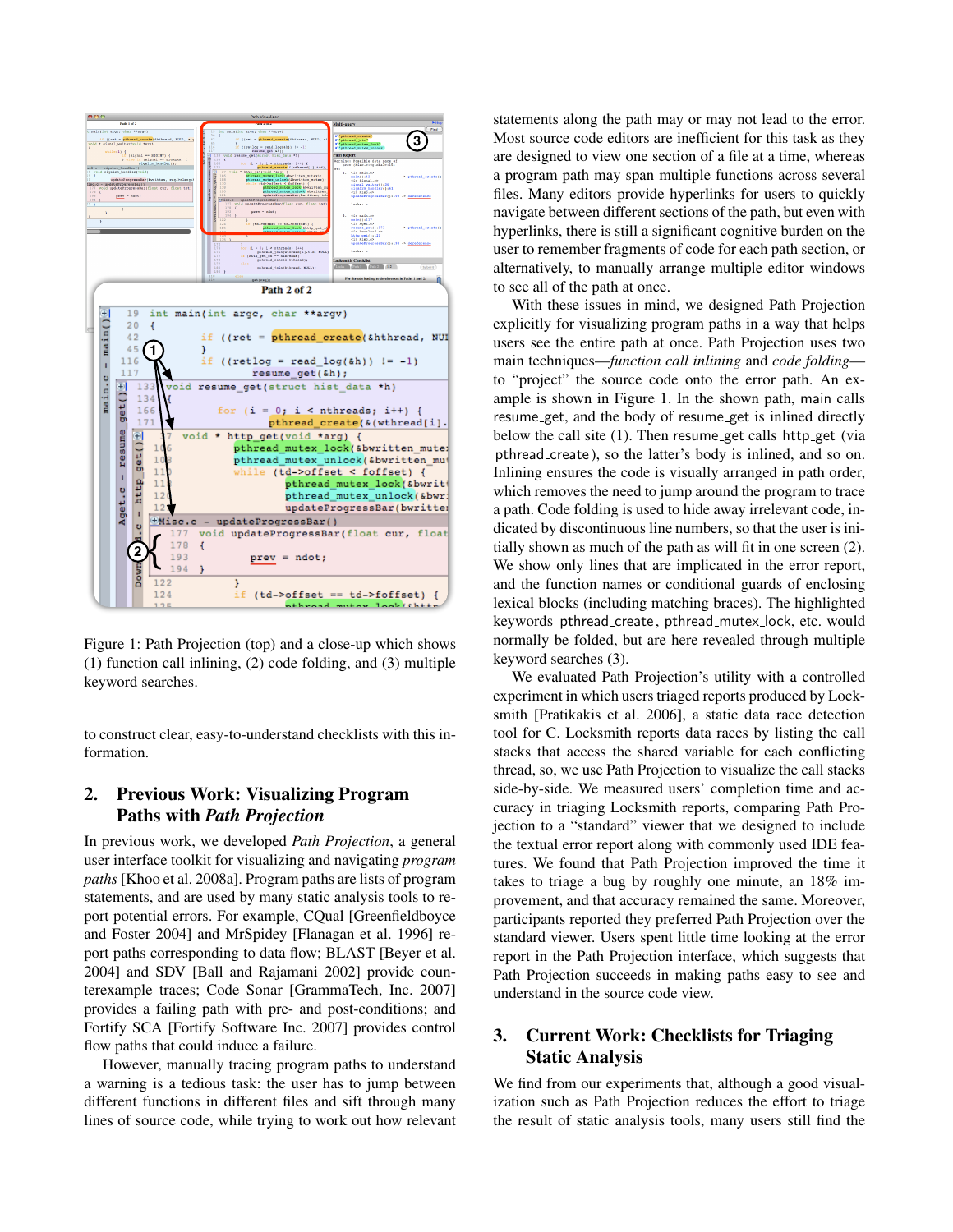

Figure 2: Checklist for triaging Locksmith reports

triaging task to be very difficult. To triage a reported error, the user has to know enough about the analysis performed in particular, its sources of imprecision—to determine if the error is a false positive. For example, a static analysis may be *path insensitive*, meaning it assumes that all conditional branches could be taken both ways. Thus the tool may falsely report errors on unrealizable paths. As another example, a static analysis tool may be *flow insensitive*, meaning it does not pay attention to statement ordering. Thus the tool may decide that some source data might reach a target location even if an intermediate assignment statement kills the flow of data, making this impossible at run time.

In our experience, reasoning about imprecision to detect false positives is out of reach for most users. We found that even with extensive tutorials, participants had trouble triaging the results from static analysis tools [Khoo et al. 2008b]. Their triaging procedures were usually ad hoc and inconsistent, often neglecting some sources of imprecision (and thus sometimes wrongly concluding a report to be a true bug) or assuming non-existent sources of imprecision (and therefore wasting time verifying conditions certain to hold).

#### 3.1 Triaging checklists

We believe we can greatly improve the effectiveness of static analysis tools by guiding users through the triage process with checklists. A *triaging checklist* enumerates a series of questions that the user has to answer in order to triage a particular error. In our Path Projection study, we developed a partial checklist to help users triage error reports from Locksmith. One common source of false positives from Locksmith is its path insensitivity, so this checklist focuses on verifying the realizability of paths implicated in a data race.

A section of the checklist is shown in Figure 2. This section is shown when Locksmith reports that two threads,  $i$  and  $j$ , access a shared variable without holding a common lock, which would lead to a data race. The user has to examine the call stacks of the conflicting threads in the Locksmith report to determine if the variables may be accessed simultaneously from threads  $i$  and  $j$ .

The user first has to decide whether threads  $i$  and  $j$  are in a parent-child or other (child-child) relationship. If the user selects parent-child, the user then needs to determine if the dereference in the parent occurs after the child thread is created (otherwise there is no race) and if there are no blocking thread joins preventing the parent from dereferencing the shared variable until the child has joined (Locksmith ignores calls to pthread join ). The child-child case is analogous the user must check whether the two children are mutually exclusive (e.g., spawned in disjoint branches of an if statement), which would preclude a race. For both parent-child and child-child races there is a catch-all checklist question for other reasons that could preclude the race, e.g., due to branching logic along the given path.

In our final Path Projection study (described in Section 2), we provided our users with the same checklists for both user interface conditions. Prior to that study, we ran a pilot study without checklists, and found that users took much longer to complete the given tasks. Although the two studies are not strictly comparable, we observed that users triaged error reports roughly 40% (or four minutes) faster with checklists than without them, and their conclusions were more reliable. A key reason for improved accuracy is that checklists make clear exactly what users need to look for, so they can be systematic and not miss important indicators. The reason for improved efficiency is that the checklist enumerates exactly what must be done, and no more. For example, the Locksmith checklist has no mention of verifying whether a lock listed as held is actually held—in this case Locksmith's algorithm is perfectly precise, so its conclusions are trustworthy. But in our earlier pilot study, many users would get distracted examining when locks were or were not held.

We think there is much promise in checklists, so we plan to study their use more clearly and systematically. First, we are working to generalize the use of checklists to other tools and other types of imprecision in static analysis. For example, Locksmith is also imprecise because it uses a flowinsensitive alias analysis, which means that while paths to dereferences in different threads may be simultaneously realizable, the dereferences may actually be to different memory locations (and thus not a race), contrary to what the alias analysis thinks.

Second, we would like to build static analyses that efficiently track sources of imprecision, and use this information to construct checklists that are specific to each reported error.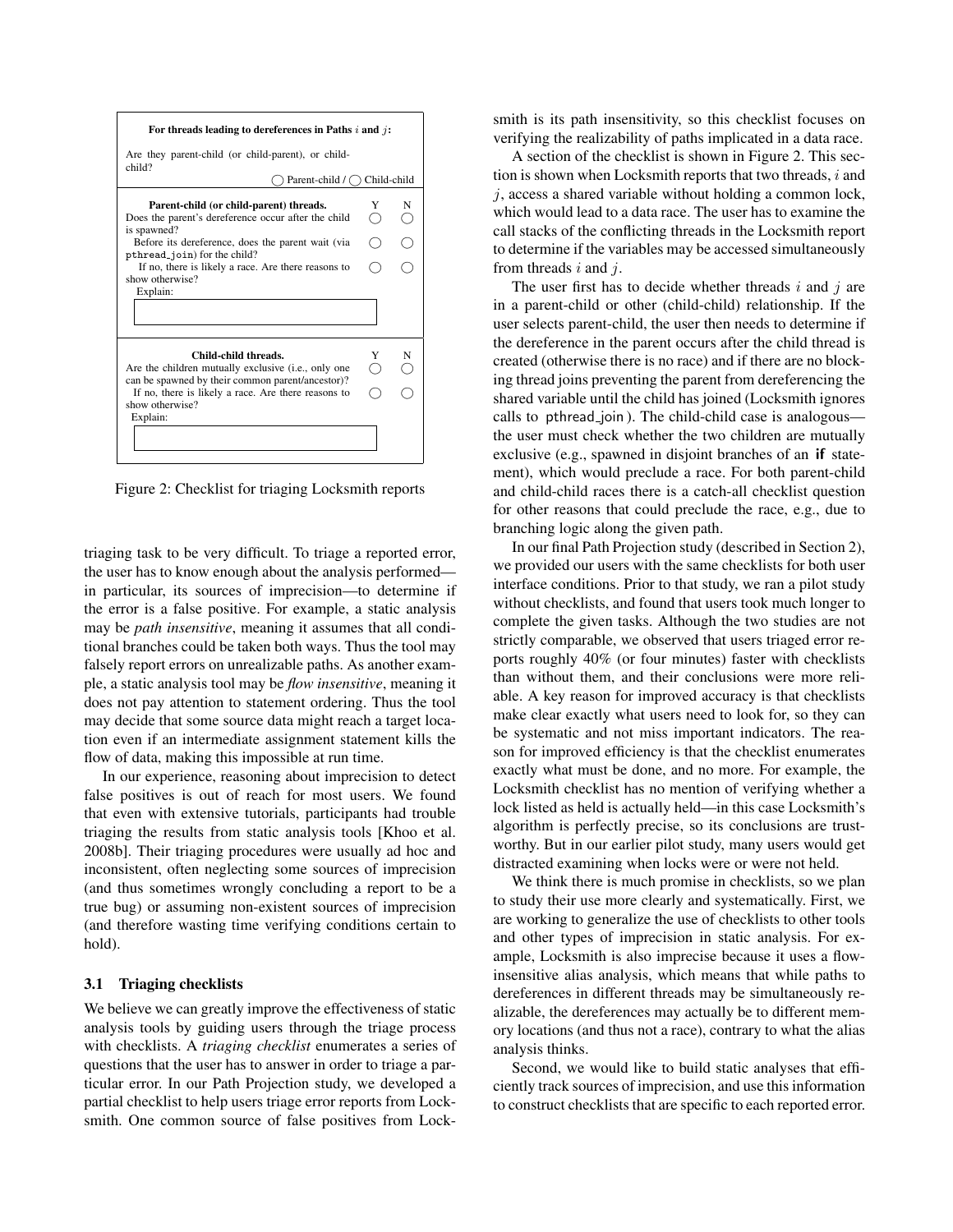For example, for the statement if  $(x)$   $p = q$ , we know p and q are aliases only if x is non-zero, but a *path-insensitive* alias analysis would conservatively ignore the conditional and simply assume, unconditionally, that p and q are aliases. If this assumption is used to generate an error report, the report will be a false positive if  $x$  is always zero. Thus, the analysis should keep track of when it takes this imprecise step. If the assumption leads to an error, a checklist item can be constructed to ask the user to check whether  $\times$  may indeed be non-zero. This basic idea is similar to client-driven pointer analysis [Guyer and Lin 2003], which attempts to selectively remedy the imprecision of its pointer analysis based on feedback from subsequent client static analyses. While useful, automated remedies are not always possible, nor can they always be identified cheaply or reliably. Checklists take advantage of the human's expertise and computational ability to verify well-defined problems that may have no satisfactory automated solution.

Finally, we plan to measure the efficacy of checklists and checklist assistants through controlled user studies for bug triage, of the flavor of the one used to evaluate Locksmith's existing checklist [Khoo et al. 2008b]. As we gain further insight and experience in developing checklists, we will move to automate the generation of tool-specific checklists as well, drawing on the basic theory of abstract interpretation (which expresses the ways in which an analysis domain is conservative) [Cousot and Cousot 1977]. We will also consider means to allow users to construct their own checklists that can take advantage of accumulated analysis information.

#### 3.2 Checklist assistants

We are also investigating the use of *checklist assistants*, which are simple analyses to help answer specific questions in triaging checklists. Unlike the core analyses of tools, these simple analyses need not be sound; they will simply point the user in the right direction, ultimately relying on his/her judgment. For example, our Path Projection interface contains a rudimentary assistant in the form of a multi-keyword search that highlights and reveals matching text even if they had been hidden by code folding. Consider the Locksmith checklist again: the user is asked in one case to check if a parent joins a child thread before an access to a common shared variable; if so, there is no race, since at that point the child thread has exited. To assist in this task, the user may enter " pthread join" into the multi-keyword search to highlight all matching occurrences of that text in the displayed path. The user can then visually scan for a matching occurrence of pthread join between the accesses in the parent and child threads. If there is a such occurrence, the user can quickly determine that there is no race. A more sophisticated assistant may recursively search all functions called between the parent and child threads for occurrences of pthread join , further simplifying the user's effort to answer the checklist.

Rather than "baking in" these sorts of analyses into a given tool, we are looking into providing a generic library of checklist assistants that can be reused across different types of static analysis. These may be developed in the style of ASTLog (later, PREFast) [Crew 1997], for simple syntactic queries, or a more general data flow analysis framework parameterizable by the lattice, transfer functions, and so on [Chambers et al. 1996, Hall et al. 1993, Duesterwald et al. 1997, Dwyer and Clarke 1996]. Ideally, these checklist assistants should have access to the internal results of the tools' core analyses (e.g., the control flow graph, points-to graph, etc.); however, we are also exploring the possibility of working with just the information available from the tools' error reports, to make checklist assistants applicable to any tool. We also imagine allowing users to indicate that a heuristic analysis be used automatically, once it becomes sufficiently trusted.

### 4. Related Work

Checklists have attained widespread adoption in a variety of fields [Hales and Pronovost 2006], including emergency room triage [Berman et al. 1989], aviation [Degani and Wiener 1990], and ergonomics [Brodie and Wells 1997]. In software engineering, checklists play an important role in software inspection tasks. Anderson et al. [2003] demonstrate how CodeSurfer can be used to answer questions in NASA's Code Inspection Checklist. Ayewah and Pugh [2009] developed a checklist for Findbugs to help users rate the severity of reported warnings. The successful adoption of checklists in many fields gives us confidence that we can greatly improve the usability of static analysis tools by giving users checklists.

Several tools exist to query code facts, such as Ciao [Chen et al. 1995], JQuery [Janzen and Volder 2003], and Semmle-Code [Semmle Limited]. Lencevicius et al. [2003] propose using querying for interactive debugging, and Ko and Myers [2008] built a debugger called Whyline that allows programmers to ask "why" and "why not" questions about a program trace. Partiqle lets users express relational queries over program traces [Goldsmith et al. 2005]. In contrast to these approaches, our checklist assistants are specifically intended to tackle imprecision in static analysis tools. Martin et al. [2005] propose PQL (Program Query Language), a simple language for writing static analyses that implemented via compilation to datalog programs that work with bddbddb [Whaley and Lam 2004]. We may be able to use ideas from PQL in developing our checklist assistants, but we hope to provide a more flexible system that employs a range of static analysis techniques rather than one approach.

# 5. Conclusion

In this paper, we propose to use *triaging checklists* as one key tool to make static analysis tools easier to use. While a good visualization is useful to explain a warning efficiently, a good triaging checklist provides users with clear and complete instructions to decide if a warning is truly an error or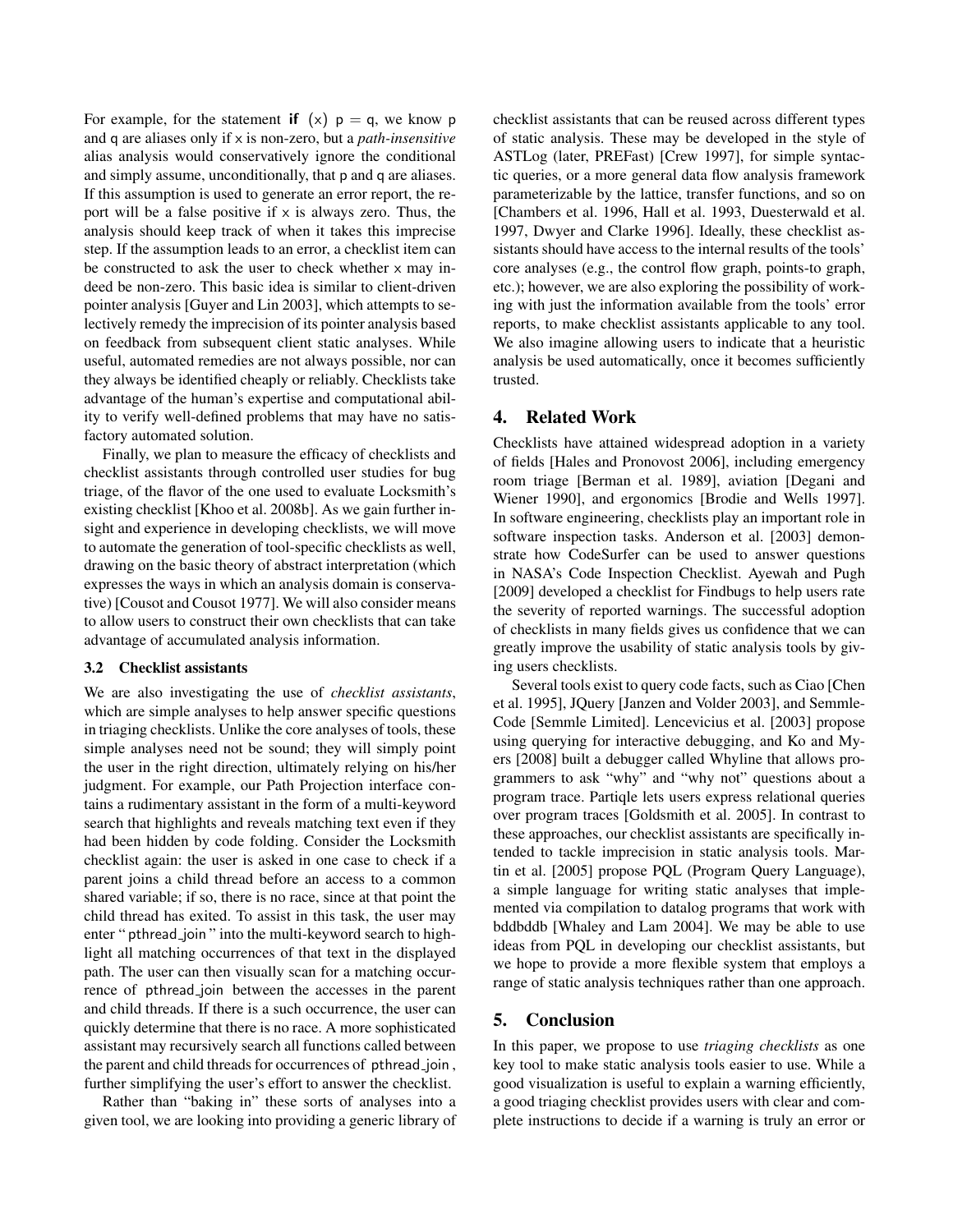false warning. We are investigating how checklists can be applied to a variety of static analyses, as well as how to trace sources of imprecision in static analysis to construct checklists that are highly tool- and error-specific. Additionally, we are also exploring *checklist assistants*, which are lightweight analyses designed to help users answer checklist questions.

#### References

- Paul Anderson, Thomas Reps, Tim Teitelbaum, and Mark Zarins. Tool support for fine-grained software inspection. *IEEE Software*, 20(4):42–50, July/August 2003.
- Nat Ayewah, Hovemeyer David, J.D. Morgenthaler, J. Penix, and William Pugh. Using static analysis to find bugs. *IEEE Software*, 25(5):22–29, September 2008.
- Nathaniel Ayewah and William Pugh. A report on a survey and study of static analysis users. In *DEFECTS '08: Proceedings of the 2008 workshop on Defects in large software systems*, pages 1–5, New York, NY, USA, 2008. ACM. ISBN 978-1-60558- 051-7. doi: http://doi.acm.org/10.1145/1390817.1390819.
- Nathaniel Ayewah and William Pugh. Using checklists to review static analysis warnings. In *DEFECTS '09: Proceedings of the 2nd International Workshop on Defects in Large Software Systems*, pages 11–15, New York, NY, USA, 2009. ACM. ISBN 978-1-60558-654-0. doi: http://doi.acm.org/10.1145/1555860.1555864.
- Nathaniel Ayewah, William Pugh, J. David Morgenthaler, John Penix, and YuQian Zhou. Evaluating static analysis defect warnings on production software. In *Proceedings of the 7th ACM SIGPLAN-SIGSOFT workshop on Program analysis for software tools and engineering*, pages 1–8, 2007.
- Thomas Ball and Sriram K. Rajamani. The SLAM Project: Debugging System Software via Static Analysis. In *Proceedings of the 29th Annual ACM SIGPLAN-SIGACT Symposium on Principles of Programming Languages*, pages 1–3, Portland, Oregon, January 2002.
- D. A. Berman, S. T. Coleridge, and T. A. McMurry. Computerized algorithm-directed triage in the emergency department. *Annals of Emergency Medicine*, 18(2), February 1989.
- Dirk Beyer, Adam J. Chlipala, Thomas A. Henzinger, Ranjit Jhala, and Rupak Majumdar. The Blast query language for software verification. In Roberto Giacobazzi, editor, *Static Analysis, 11th International Symposium*, volume 3148 of *Lecture Notes in Computer Science*, pages 2–18, Verona, Italy, August 2004. Springer-Verlag.
- David Brodie and Richard Wells. An evaluation of the utility of three ergonomics checklists for predicting health outcomes in a car manufacturing environment. In *Proc. of the 29th Annual Conference of the Human Factors Association of Canada*, 1997.
- Craig Chambers, Jeffrey Dean, and David Grove. Frameworks for Intra- and Interprocedural Dataflow Analysis. Technical Report 96-11-02, Department of Computer Science and Engineering, University of Washington, November 1996.
- Yih-Farn R. Chen, Glenn S. Fowler, Eleftherios Koutsofios, and Ryan S. Wallach. Ciao: A graphical navigator for software and document repositories. In *Proceedings of the International Conference on Software Maintenance*, pages 66–75, 1995.
- Patrick Cousot and Radhia Cousot. Abstract Interpretation: A Unified Lattice Model for Static Analysis of Programs by Construction or Approximation of Fixpoints. In *Proceedings of the 4th Annual ACM SIGPLAN-SIGACT Symposium on Principles of Programming Languages*, pages 238–252, 1977.
- Roger F. Crew. ASTLOG: A Language for Examining Abstract Syntax Trees. In *Proceedings of the Conference on Domain-Specific Languages*, Santa Barbara, California, October 1997.
- CSE. Microsoft center for software excellence. http://www.microsoft.com/windows/cse/default.mspx.
- Manuvir Das. Formal specifications on industrial-strength code: From myth to reality. In *Proceedings of the 18th International Conference on Computer Aided Verification*, page 1, August 2006.
- Asaf Degani and Earl L. Wiener. Human factors of flight-deck checklists: The normal checklist, 1990. NASA Contractor Report 177549.
- Evelyn Duesterwald, Rajiv Gupta, and Mary Lou Soffa. A Practical Framework for Demand-Driven Interprocedural Data Flow Analysis. *ACM Transactions on Programming Languages and Systems*, 19(6):992–1030, November 1997.
- Matthew B. Dwyer and Lori A. Clarke. A Flexible Architecture for Building Data Flow Analyzers. In *Proceedings of the 18th International Conference on Software Engineering*, pages 554– 564, Berlin, Germany, March 1996.
- Dawson Engler and Ken Ashcraft. RacerX: effective, static detection of race conditions and deadlocks. In *Proceedings of the 19th ACM Symposium on Operating Systems Principles*, pages 237–252, Bolton Landing, New York, October 2003.
- Dawson Engler, Benjamin Chelf, Andy Chou, and Seth Hallem. Checking System Rules Using System-Specific, Programmer-Written Compiler Extensions. In *Fourth symposium on Operating System Design and Implementation*, San Diego, California, October 2000.
- Cormac Flanagan, Matthew Flatt, Shriram Krishnamurthi, Stephanie Weirich, and Matthias Felleisen. Catching Bugs in the Web of Program Invariants. In *Proceedings of the 1996 ACM SIGPLAN Conference on Programming Language Design and Implementation*, pages 23–32, Philadelphia, Pennsylvania, May 1996.
- Fortify Software Inc. Fortify Source Code Analysis, 2007. http://www.fortifysoftware.com/products/sca/.
- Jeffrey S. Foster, Tachio Terauchi, and Alex Aiken. Flow-Sensitive Type Qualifiers. In *Proceedings of the 2002 ACM SIGPLAN Conference on Programming Language Design and Implementation*, pages 1–12, Berlin, Germany, June 2002.
- Simon F. Goldsmith, Robert O'Callahan, and Alex Aiken. Relational queries over program traces. In *OOPSLA '05: Proceedings of the 20th annual ACM SIGPLAN conference on Object oriented programming, systems, languages, and applications*, pages 385–402, New York, NY, USA, 2005. ACM. ISBN 1-59593-031-0. doi: http://doi.acm.org/10.1145/1094811.1094841.
- GrammaTech, Inc. CodeSonar, 2007. http://www.grammatech.com/products/codesonar/overview.html.